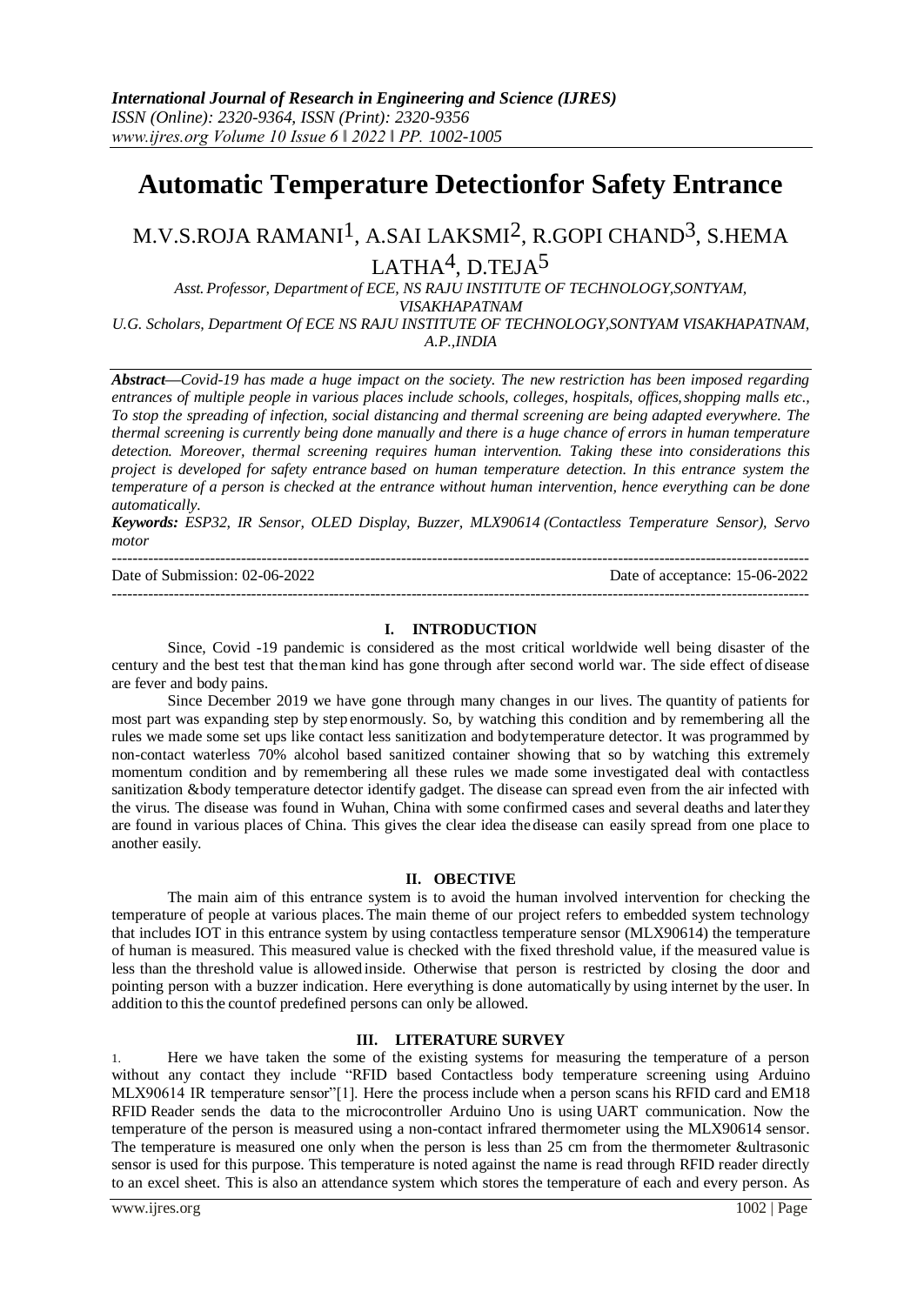this is not the completely contactless way of reading RFID tags, the possibility of spreading infection getexists. Also, lack of RFID users in most of the places leads to lowernumber of users.

2. Theother reference we have taken is "Design and Development ofArduino based contactless thermometer 1Md. Abdullah Al Mamun, Mohammad Alamgir Hossian, 3M. Muntasir Rahman, 4Md. Ibrahim Abdullah, 2Md. Shamim Hossian"[2] Here, Arduino uno, MLX90614 temperature sensor, OLED display and a battery is used in developing this system. The thermometer builthere has a wide range of  $-70^{\circ}$  Cto 380<sup>o</sup>C temperature for measurement, as a result of 0.02 with an accuracy of  $0.5^{\circ}$ c and is accessed by 2 wire serial SM bus compatible protocol. Unlike traditional thermometers, the proposed thermometer does not need any type of contact to measure the temperature. When Arduino ispowered on, the MLX90614 measuresthe temperature of the bodyor an object in its range. This range is provided by a LED or IR light for accurate target of desired object or body. This temperature displayed on OLED display.

3. The other reference we took is " Automated Social Distancing Gate with Non-Contact Body Temperature Monitoring using Arduino Uno the entering person's body temperature is measured using the sensor MLX90612ESFF-BAA-000-TU-ND non contactIR temperature sensor and this temperature displayed on 4x20 blue LCD as soon the IR temperature sensor GP2YOA21YK detects the forehead at a distance of 150cm. A buzzer of 0.5 watt, 8 ohms is used for notify detection of the abnormal temperature i.e.,  $37.5^{\circ}$ C and above. Also the speaker is used for indicating thesame. Mlx90614ESF-BAA-000-TUND for better accuracy.

4. Sandra Costanzo(2020) An integrated sensor platform for non contact temperature monitoring is developed in this work. The solution, based on the combined integration of an infrared thermometer and a capacitive humidity sensor, this able to providea fast and accurate tool for remotely sensing both ambient and body temperature in the frame work of this pandemic situations, hence by avoiding any direct contact with the people. The information relative to the ambient temperature is exploited to derive a correction formula for the accurate extraction of body temperature from the measurement provided by the standard infrared sensor.

5. Vinod BG(2020), In response of pandemic outbreak, there is need for checking temperature of the visitors to detect fever beforethey enter the room or city via airports etc., there is a need of thermal screening every where before granting access to the visitors. There is a risk of cress infections due to manual testing. The MLX90614 is a high performance TR sensor that can be usedin automatically make a temperature check up and decide whether to grant door access. This paper is mainly consists of three subsystems: they are Human presence detection system, Temperature measurement system and automatic door access control with the display.



## **IV. IMPLEMENTATION**

Here the person's presence is checked at the entrance and also at the place where the person is leaving from the room, Hence we require two IR sensors to notice the presence of that person. The person himself must check his temperature by keeping his hand near the temperature sensor. As the temperature is displayed and remaining all the alerts and instructions according to his temperature are given to a person are displayed in OLED display. If any of the out of rule is restricted by buzzing the buzzer and the door gets locked to restrict the entrance. The whole system gets worked with internet by connecting the kit to hotspot to the particular user's device who has security username and password. Hence this acts as the security system in this entrance system from connecting the kit with the unauthorised user.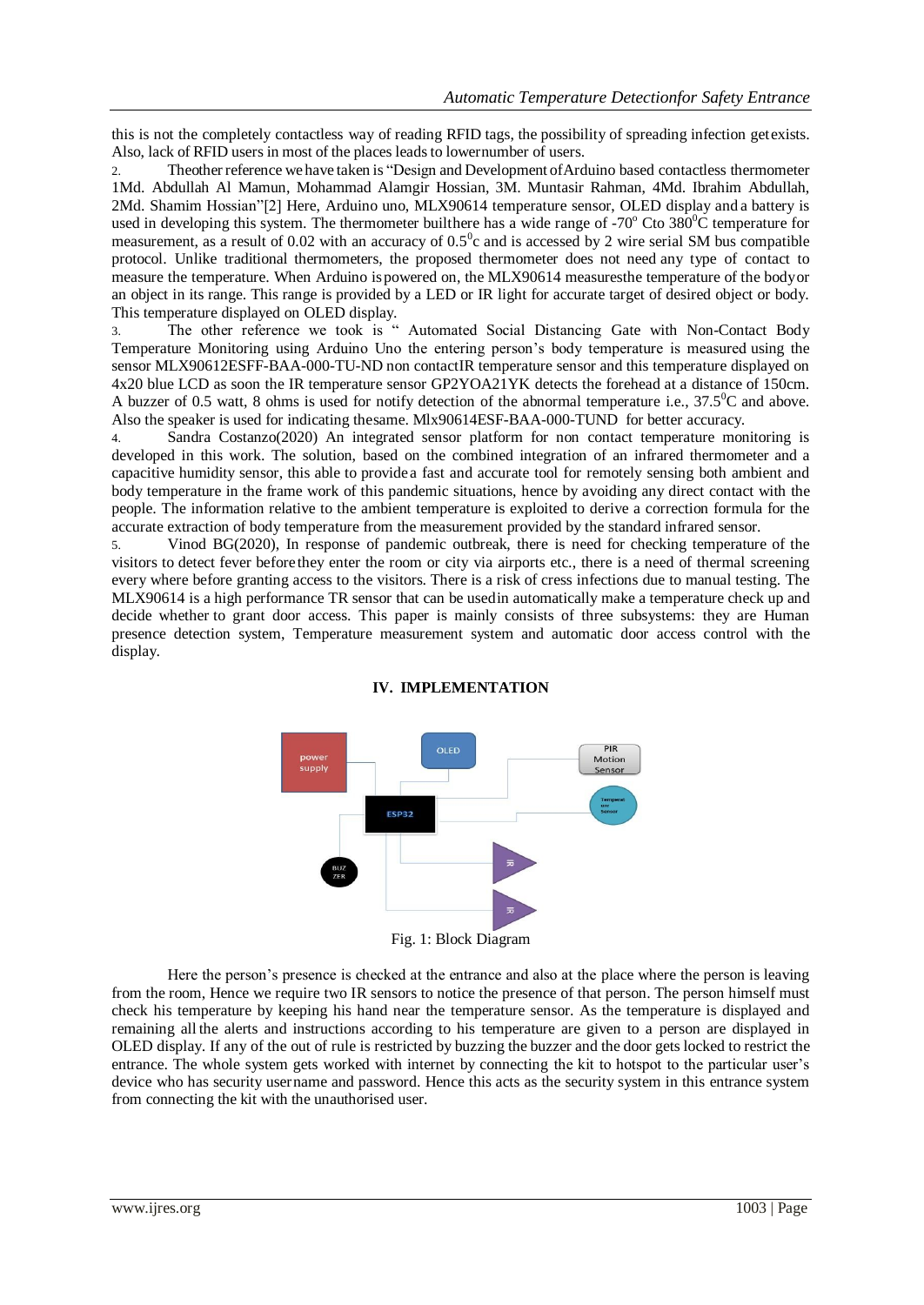

Fig. 2: Circuit Diagram

Now, let us see the connection between all the components throughthe table representation as shown below:

## **OLED To ESP32**

| <b>GND</b> | <b>GND</b> |
|------------|------------|
| <b>VDD</b> | 3.3V       |
| <b>SCL</b> | D22        |
| <b>SDA</b> | D21        |

## **MLX90614 To ESP32**

| <b>GND</b> | GND  |
|------------|------|
| <b>VDD</b> | 3.3V |
| <b>SCL</b> |      |
| <b>SDA</b> |      |

### **BUZZER To ESP32**

| Plus        | ,,,  |
|-------------|------|
| Minus $(-)$ | AN I |

## **IR1 To ESP32**

| VCC        | 5V  |
|------------|-----|
| <b>GND</b> | GND |
| <b>OUT</b> | D34 |

## **IR2 To ESP32**

| VCC  | 511<br>ັ   |
|------|------------|
| GND  | <b>GND</b> |
| OUT. | D35        |

## **SERVO To ESP32**

| Plus $(+)$  | 5V         |
|-------------|------------|
| Minus $(-)$ | <b>GND</b> |
| Signal      | DC         |